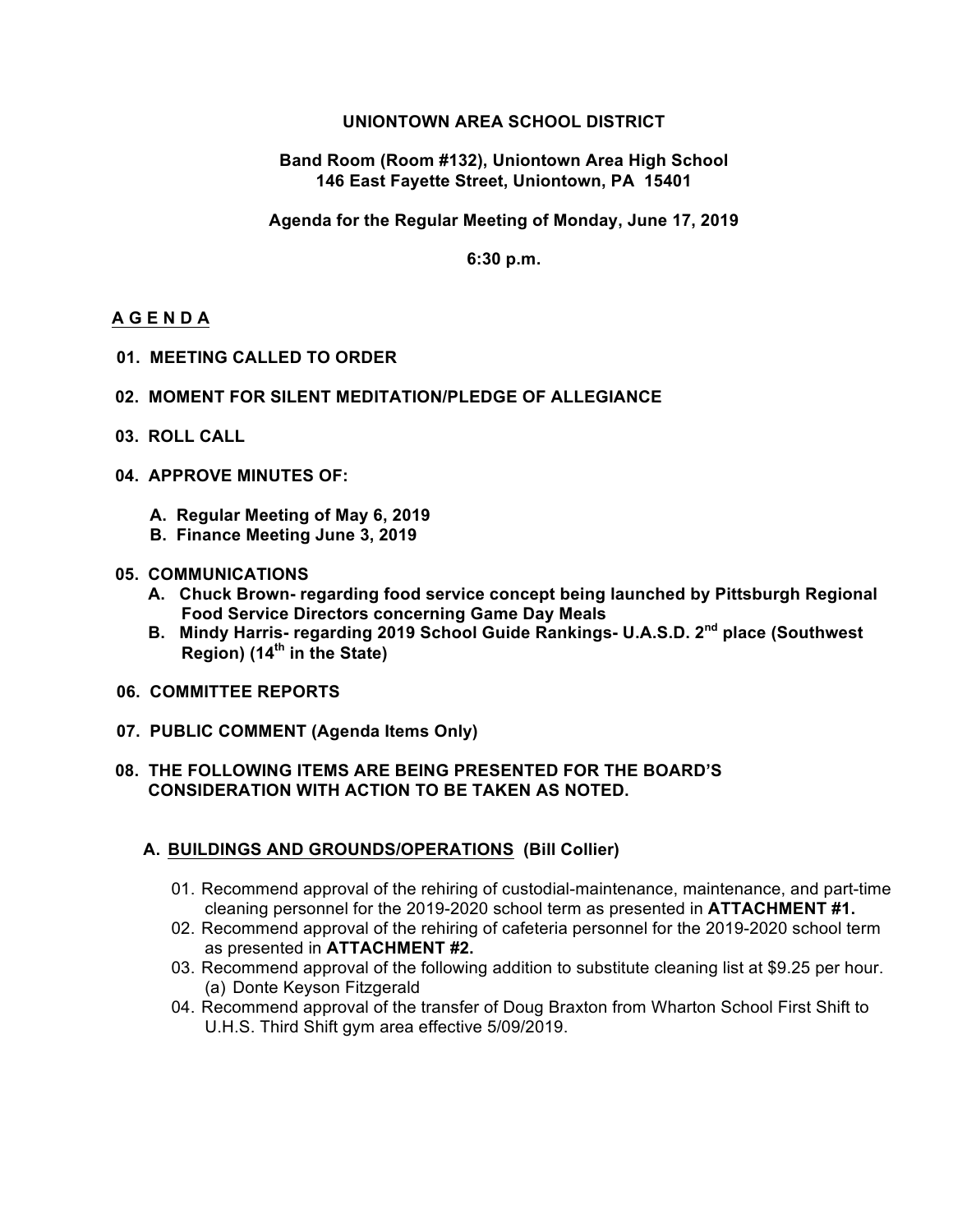# **B. EDUCATION (Kenneth G. Meadows)**

- 01. Recommend approval of the following addition to the professional substitute list at \$110.00 per day; contingent upon receipt of proper clearances and certificates: (a) Myranda Cunningham
- 02. Recommend approval of the In Loco Parentis Request(s) as presented in **ATTACHMENT #3.**
- 03. Recommend approval of the continuing agreement with Redstone Rehabilitation Services for student services for the 2019-2020 school term as presented in **ATTACHMENT #4.**
- 04. Recommend approval of the continuing agreement with The Fayette County Drug and Alcohol Commission, Inc. as presented in **ATTACHMENT #5.**
- 05. Recommend approval of the School Improvement Plan for Lafayette Middle School as presented in **ATTACHMENT #6.**
- 06. Recommend approval of the continuing agreement with California University of Pennsylvania for student teachers as presented in **ATTACHMENT #7.**
- 07. Recommend approval of the agreement with Merakey Autism Center School for student services for the 2019-2020 school term as presented in **ATTACHMENT #8.**
- 08. Recommend approval of the agreement with Adelphoi Education Services for the 2019- 2020 school term as presented in **ATTACHMENT #9.**
- 09. Recommend approval of the Memorandum of Understanding between U.A.E.A and U.A.S.D. in regards to Fair Share fees as indicated in **ATTACHMENT #10.**
- 10. Recommend approval of the agreement with LearnWell tutoring services as presented in **ATTACHMENT #11.**
- 11. Recommend approval to accept a foreign exchange student at U.H.S. per the conditions set forth in **ATTACHMENT #12.**

# **C. FINANCE/PERSONNEL (Thomas W. Gerke)**

- 01. Recommend approval of the **final budget** for the 2019-2020 school term in the amount of **\$46,943,408.00 as presented in ATTACHMENT #13.**
- 02. Recommend approval of the **Real Estate Tax Levy** as per the following resolution:

 BE IT RESOLVED AND ENACTED by the Board of School Directors of the Uniontown Area School District, Fayette County, Pennsylvania, and it is hereby resolved and enacted by the authority of same, THAT, to pay the current expenses of the Uniontown Area School District for the fiscal year beginning July 1, 2019, to pay for the establishing, enlarging, equipping, furnishing, and maintaining of the public schools in the Uniontown Area School District; to pay up to and including the salaries and increments of the teaching and supervisory staff; to pay rentals due any municipal authority or nonprofit corporation, or due the State Public School Building Authority; to pay interest and principal on any indebtedness incurred pursuant to the Act of July 12, 1982 (P.L. 781, 1959); and to pay the cost of carrying out the provisions of the Public School Code of 1949, and the amendments and supplements thereto; there is hereby levied a tax on each dollar of total assessment of all real property assessed and certified for taxation in the Uniontown Area School District of **16.08 mills or \$16.08 on each \$1,000.00** of assessed valuation of taxable property, to be collected according to law.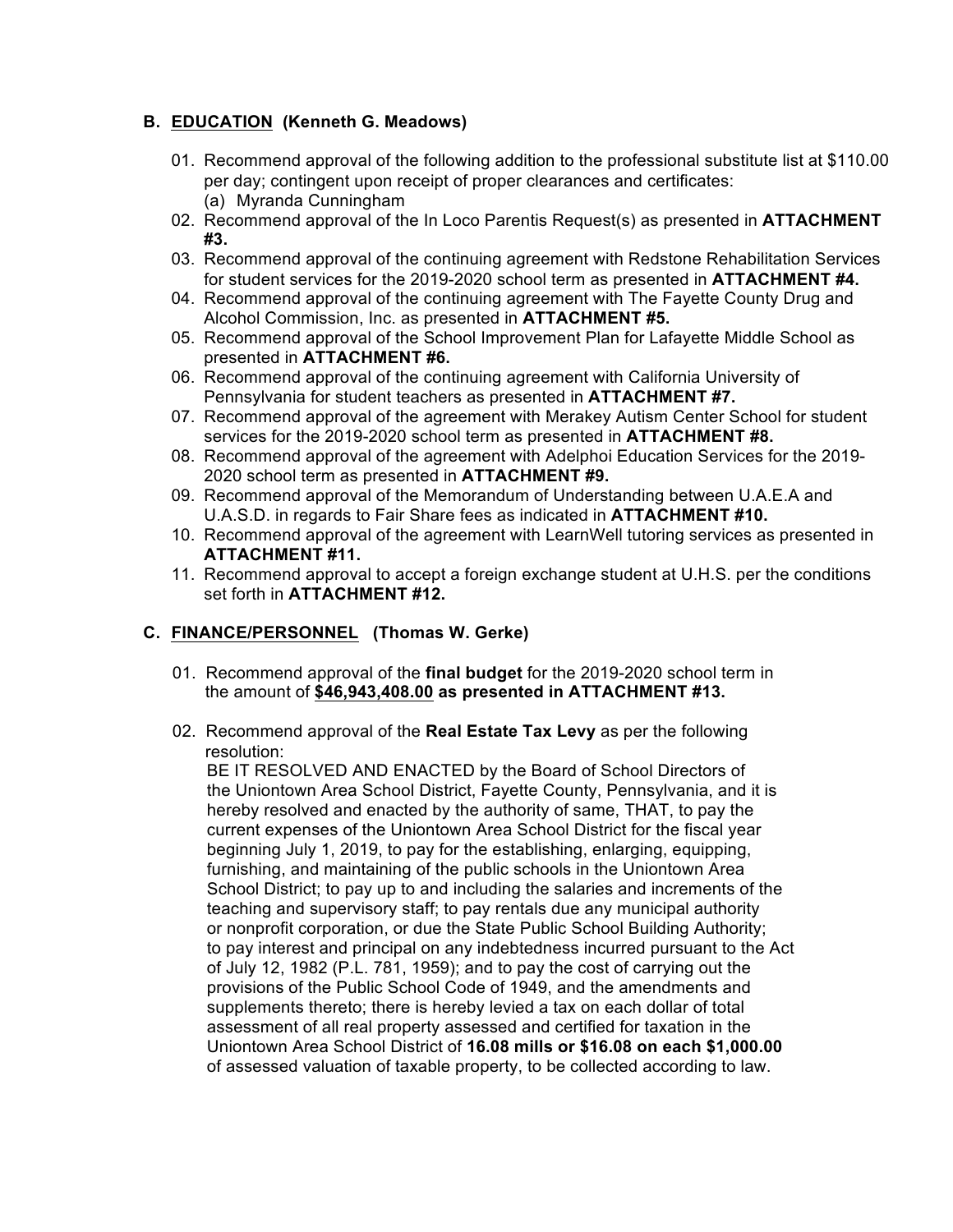03. Recommend approval of the **Per Capita Tax Levy 679** as per the following resolution:

 RESOLVED, by the Board of School Directors of the Uniontown Area School District, and by virtue of the authority vested in it by Section 679 of the Public School Code of 1949, as amended, that a per capita tax of Five Dollars to provide revenue, for general school purposes be, and the same is hereby levied, assessed, and imposed upon each resident or inhabitant of the Uniontown Area School District who shall have attained the age of eighteen (18) years on or before July 1, 2019.

- 04. Recommend approval of the **Act 511 Earned Income Tax** Continued as per the following resolution: RESOLVED, that the Earned Income Tax Resolution of the Uniontown Area School District be continued for the fiscal year commencing July 1, 2019.
- 05. Recommend approval of the **Act 511 Local Service Tax (formerly known as (Occupational Privilege Tax)** Continued as per the following resolution: RESOLVED, that the Local Service Tax Resolution of the Uniontown Area School District be continued for the fiscal year commencing July 1, 2019.
- 06. Recommend approval of the **Act 511 Per Capita Tax** Continued as per the following resolution: RESOLVED, that the Per Capita Tax Resolution for the Uniontown Area School District be and the same is hereby continued for the fiscal year commencing July 1, 2019.
- 07. Recommend approval of the **Act 511 Mercantile Tax** Continued as per the following resolution: RESOLVED, that the Mercantile Tax Resolution for the Uniontown Area School District be and the same is hereby continued for the fiscal year commencing July 1, 2019.
- 08. Recommend approval of the **Act 511 Amusement Tax** Continued as per the following resolution: RESOLVED, that the Amusement Tax Resolution for the Uniontown Area School District be and the same is hereby continued for the fiscal year commencing July 1, 2019.
- 09. Recommend authorizing August 1, 2019 for the 2019 school tax bills.
- 10. Recommend approval to print and mail out the real estate tax notices.
- 11. Recommend approval of depositories for the 2019-2020 school term as presented in **ATTACHMENT #14.**
- 12. Recommend approval of the Blue Cross/Blue Shield Insurance Rates for the 2019-2020 school term as presented in **ATTACHMENT #15.**
- 13. Recommend approval of the Commercial Insurance Package to be awarded to the Sprowls Insurance Agency for the 2019-2020 school term as presented in **ATTACHMENT #16.**
- 14. Recommend approval of the following financial statements for April and May, 2019:
	- (a) General Fund Treasurer's Report
	- (b) Federal Funds Treasurer's Report
	- (c) Budget and Revenue Report
- 15. Recommend approval of payroll for May and June, 2019.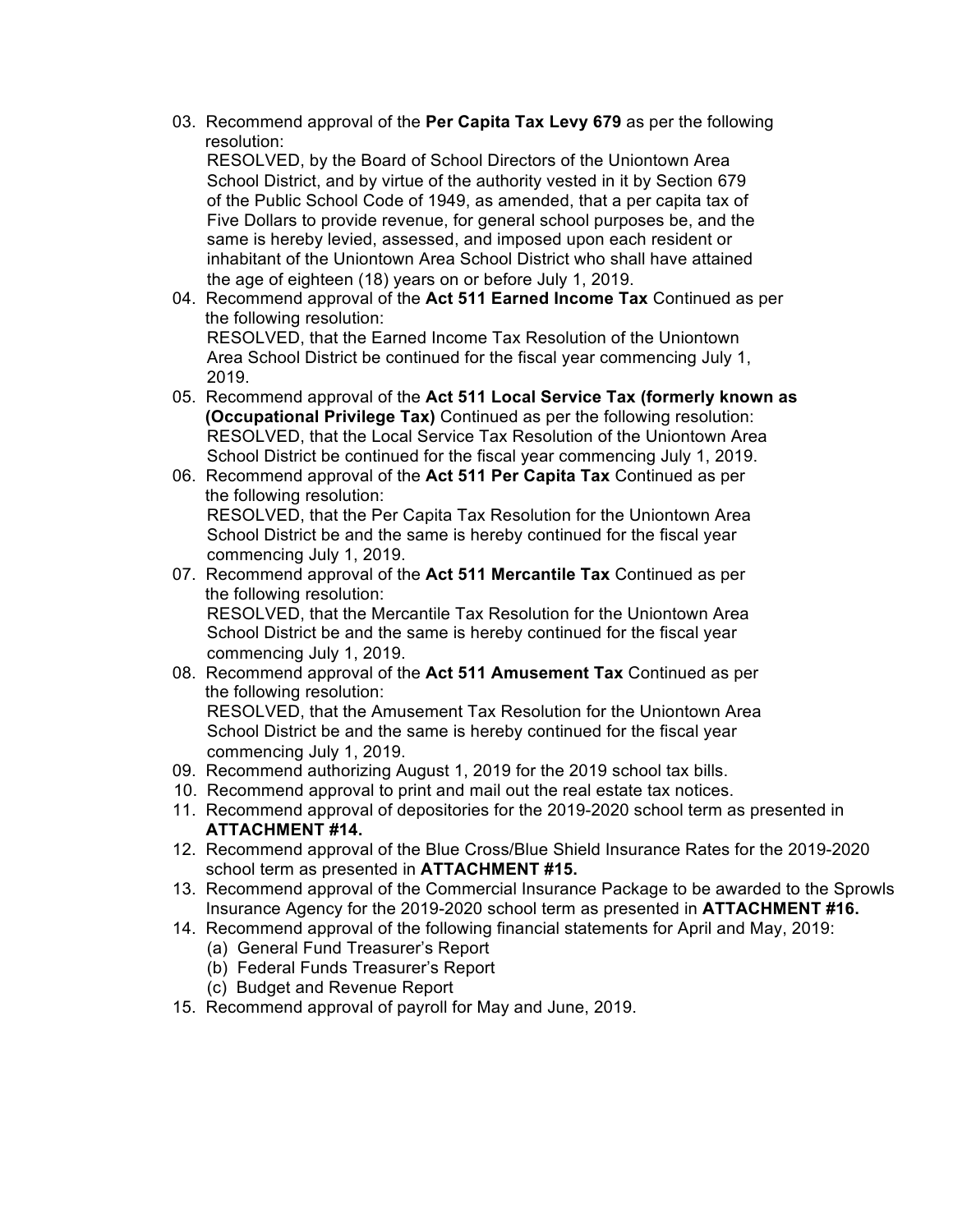16. Recommend approval for payment of the following bills authorizing and directing Officers of the Board to issue vouchers for same:

| (a) General Fund  |  |
|-------------------|--|
|                   |  |
|                   |  |
|                   |  |
| (c) Federal Funds |  |

- (1) Title I & Title II …………………………………………………... \$ 4,032.63
- 17. Recommend approval for payment of the following bills due on or before Monday, July 22, 2019, authorizing and directing Officers of the Board to issue vouchers for same:
	- (a) General Fund
	- (b) U.A.H.S. Construction Fund
	- (c) Cafeterias
	- (d) Federal Funds
- 18. Recommend approval of the Homestead & Farmstead Exclusion Resolution as presented in **ATTACHMENT #17.**
- 19. Recommend approval of the rehiring of secretaries, clerks and aides for the 2019-2020 school term as presented in **ATTACHMENT #18.**
- 20. Recommend approval of the rehiring of confidential assistants for the 2019-2020 school term as presented in **ATTACHMENT #19.**
- 21. Recommend approval to set the bond for the treasurer at \$5,000 with the District paying for the cost of same.
- 22. Recommend approval to set the bond for the board secretary at \$20,000 with the District paying for the cost of same.
- 23. Recommend approval to set meal prices for the 2019-2020 school term as follows:
	- (a) Breakfast for all \$1.35
	- (b) Reduced Breakfast \$ .30
	- (c) Elementary Lunch \$1.95
	- (d) Secondary Lunch \$2.20
	- (e) Adult Lunch \$3.55
	- (f) Reduced Lunch \$ .40
- 24. Recommend approval of the ala carte pricing for the District cafeterias for the 2019-2020 school term as presented in **ATTACHMENT #20.**
- 25. Recommend approval of the resignation of Michele Guthrie as an 11 month secretary at Uniontown Area High School effective 6/30/2019.
- 26. Recommend approval to hire **and a state of the secretary at Uniontown High**  School beginning August 5, 2019 per the terms and conditions set forth by Service Employees International Union, Local 32 BJ, CLC**. Note: this hire is necessary due to the resignation of Michele Guthrie.**
- 27. Recommend approval of the Resolution, provided by bond counsel, authorizing the issuance of General Obligation Notes in the maximum amount of \$3,000,000, in order to refund portions of the School District's currently outstanding bonds, all in accordance with the Local Government Unit Debt Act as presented in **ATTACHMENT # 21.**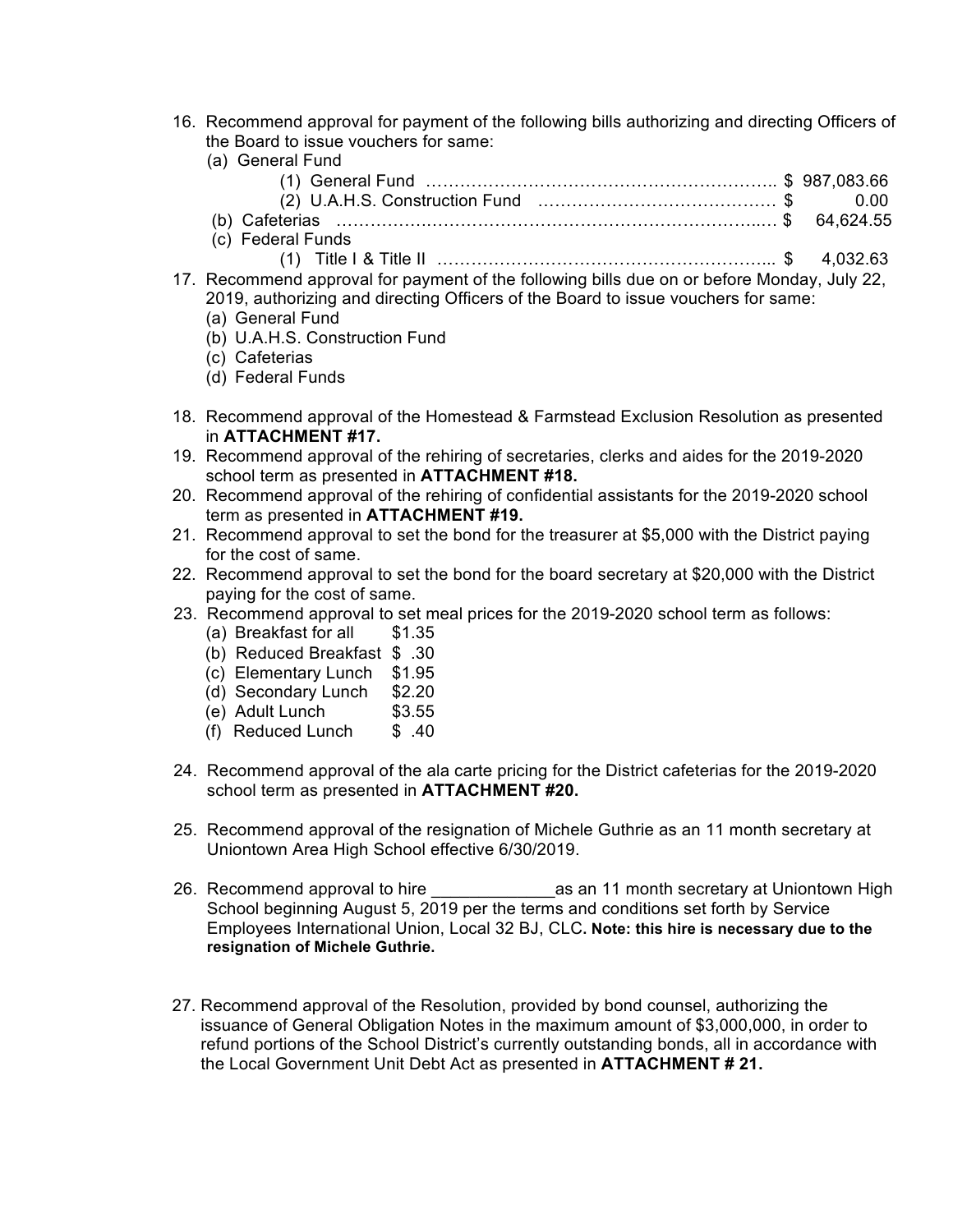- 28. Recommend approval of the retirement of Kristin Uhazie, Elementary Teacher, Wharton School effective 6/17/2019.
- 29. Recommend approval of the tax anticipation note as presented in **ATTACHMENT #22.**

# **D. POLICY/PROCEDURE (Dorothy J. Grahek)**

- 01. Recommend approval of the rehiring of medical personnel for the 2019-2020 school term as presented in **ATTACHMENT #23.**
- 02. Recommend approval of the revision to policy #626 regarding Federal Programs Procurement as presented in **ATTACHMENT #24.**

# **E. STUDENT ACTIVITIES (Don Rugola)**

- 01. Recommend approval of the 2019 Football Complimentary Ticket List as presented in **ATTACHMENT #25.**
- 02. Recommend approval of the 2019-2020 agreement with NovaCare for the Athletic Trainer Intern to be assigned by the district as presented in **ATTACHMENT #26.**
- 03. Recommend approval of the resignation of Angela Epley as Reading Coach and Cheer Sponsor at A.J. McMullen.
- 04. Recommend approval for Linda Merschat to serve as a volunteer assistant coach for Girl's Varsity Soccer as endorsed by Head Coach, Lara Dowling.
- 05. Recommend approval for the U.A.H.S. Band to attend an overnight trip in Williamsburg, VA from Friday 11/22/2019 through Sunday 11/24/2019. **Note: only 1 day of school will be missed.**
- 06. Recommend approval of Keith Jeffries as a volunteer coach for Varsity Baseball and Softball teams for the 2019-2020 season.
- 07. Recommend approval of the resignation of Scott Menarcheck as Auditorium Director effective 6/13/2019.
- 08. Recommend approval of Pamela Gadd as a track worker and PJAS Sponsor at U.H.S. effective 6/17/19 due to retirement.

# **F. SAFETY/SECURITY (Pam Neill)**

- 01. Recommend approval of the rehiring of security personnel for the 2019-2020 school term as presented in **ATTACHMENT # 27.**
- 02. Recommend approval of the resignation of Justin Buttermore as security personnel as of May 10, 2019.
- 03. **Break for executive session- U.A.S.D. Safety and Security Presentation- Per Act 44 Note: Not subject to Right to Know Law.**

#### **G. TECHNOLOGY (William Rittenhouse, Jr.)**

01. Recommend approval of the rehiring of technology personnel for the 2019-2020 school term as presented in **ATTACHMENT #28.**